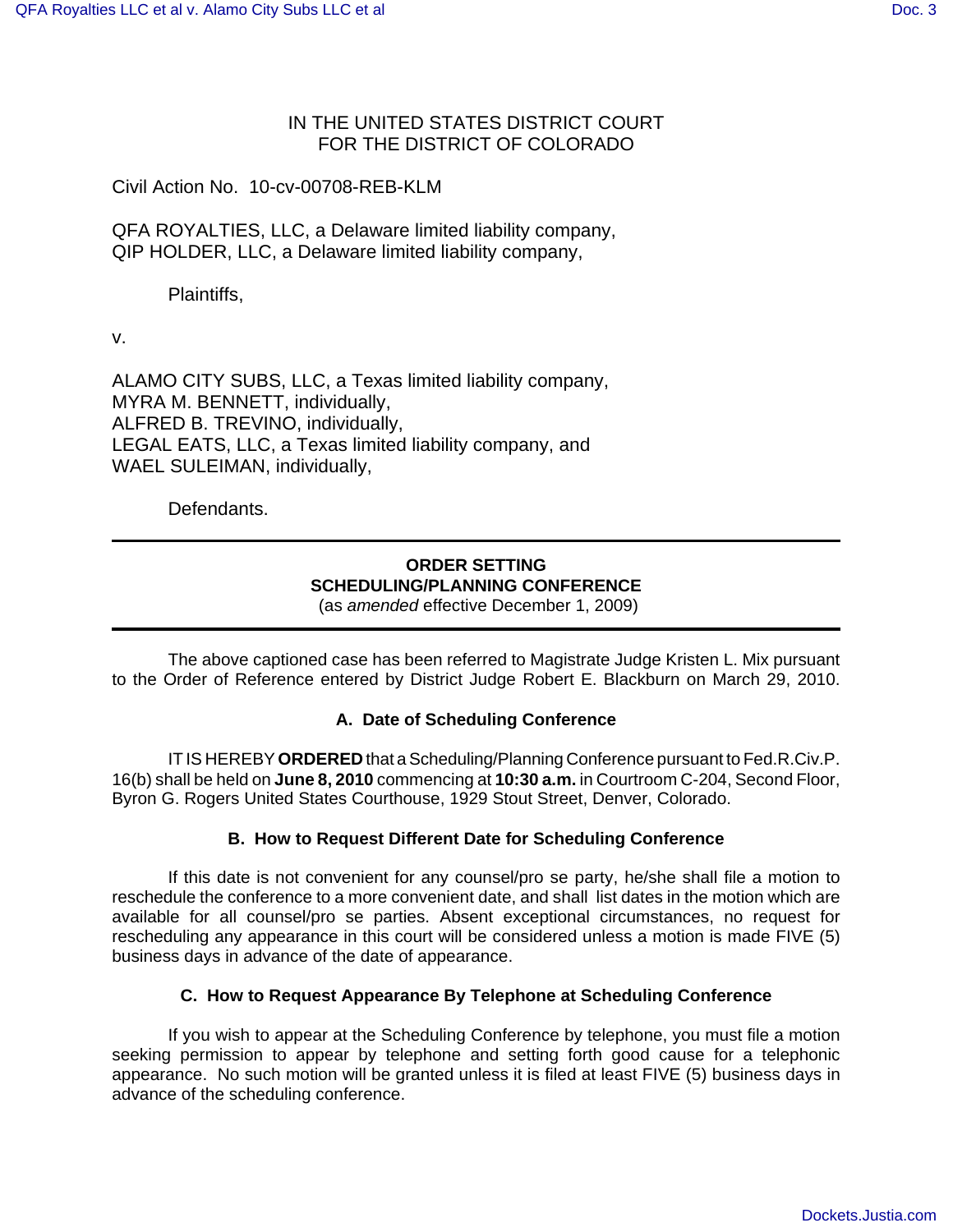# **D. Plaintiff's Duty to Notify Parties of Scheduling Conference**

The plaintiff shall notify all parties who have not entered an appearance as of the date of this Order of the date and time of the Scheduling/Planning Conference set forth above.

# **E. Parties' Obligations Before Scheduling Conference**

1. Scheduling Order

IT IS **ORDERED** that counsel/pro se parties in this case are to hold a pre-scheduling conference meeting at least twenty-one (21) days before the scheduling conference pursuant to Fed. R. Civ. P. 26(f)(1) and prepare a proposed Scheduling Order in accordance with Fed. R. Civ. P. 26(f), as amended. The instructions for completing the Scheduling Order may be found on the Court's website (www.cod.uscourts.gov) with the scheduling order forms. **Please be aware that effective December 1, 2009, there are TWO forms of Scheduling Order available on the Court's website under the "Local Rules" tab: one form for non-administrative review cases and one form for cases seeking review on an administrative record. PLEASE USE THE CURRENT and CORRECT FORM FOR YOUR CASE.** Pursuant to Fed. R. Civ. P. 26(d), as amended, no discovery is to be exchanged until after the Rule 26(f) conference meeting. The parties **shall** include the following language in paragraph 8(d) of their proposed Scheduling Order in *non-administrative review* cases:

"Other Planning or Discovery Orders: No opposed discovery motions are to be filed with the Court until the parties comply with D.C.COLO.LCivR. 7.1(A). If the parties are unable to reach agreement on a discovery issue after conferring, they shall arrange a conference call with Magistrate Judge Mix to attempt to resolve the issue. Both of these steps must be completed before any contested discovery motions are filed with the Court;" *OR*

No later than **five (5) calendar days** prior to the Scheduling/Planning Conference, counsel/pro se parties shall submit their proposed Scheduling Order in compliance with the Court's Electronic Case Filing Procedures which are also available on the Court's website. An additional copy of the proposed scheduling order is to be provided to my chambers at Mix Chambers@cod.uscourts.gov by **e-mail attachment** with the subject line stating "proposed Scheduling Order."

Parties who are pro se or do not have access to the internet may obtain the scheduling order form and instructions from the Clerk's Office, Room A105, in the Alfred A. Arraj United States Courthouse, 901 19<sup>th</sup> Street, Denver, Colorado, 80294. Scheduling Orders prepared by parties not represented by counsel, or without access to electronic case filing, are to be submitted to the Clerk of the Court on paper.

# 2. Mandatory Disclosures

IT IS **FURTHER ORDERED** that on or before 14 days after the Rule 26(f) pre-scheduling conference meeting, the parties shall comply with the mandatory disclosure requirements of Fed.R.Civ.P. 26(a)(1), as amended.

# 3. Confidential Settlement Statements

IT IS **FURTHER ORDERED** that at least **five (5) calendar days** before the Scheduling/Planning Conference, counsel/pro se parties shall submit a brief Confidential Settlement